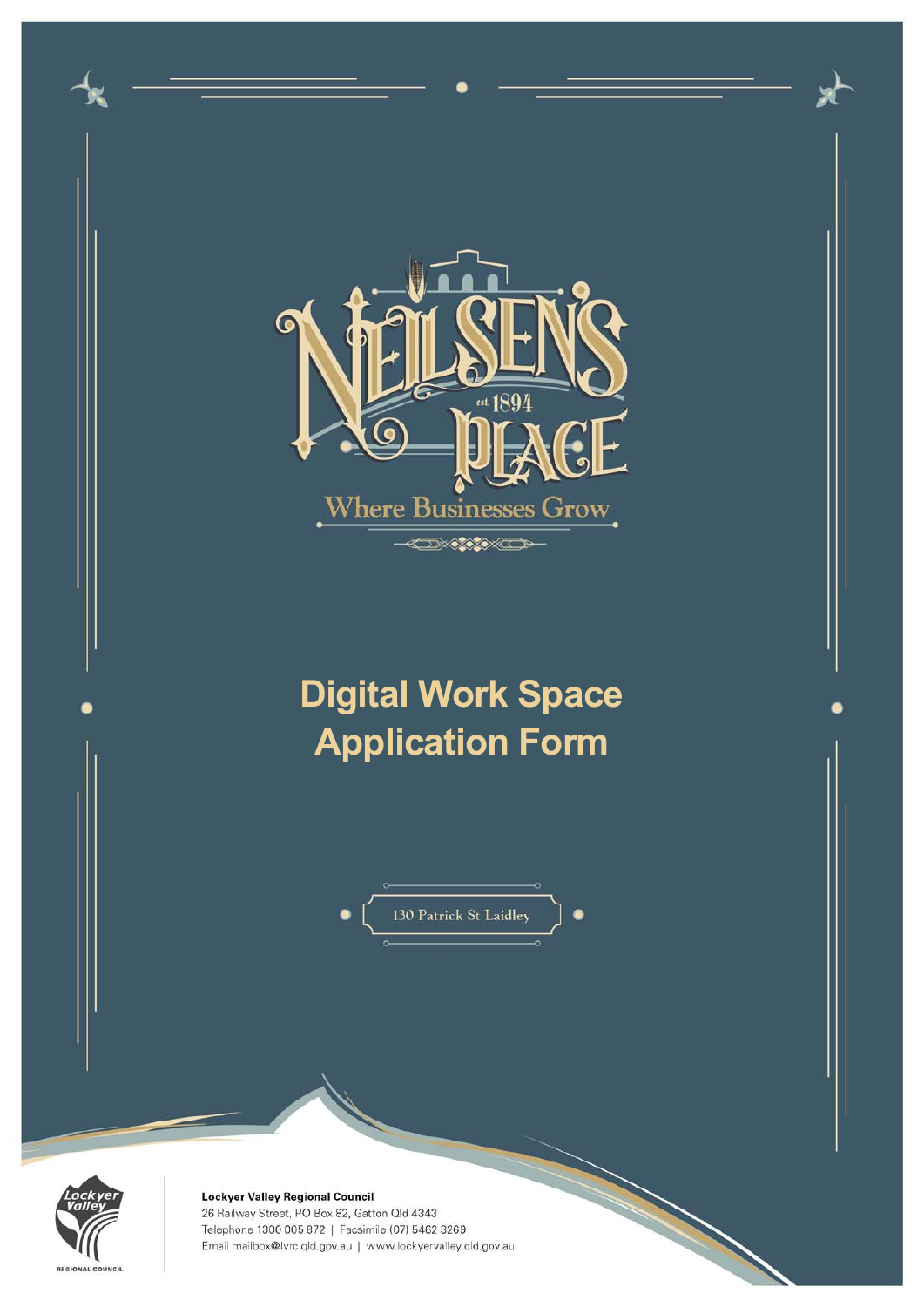Lockyer Valley Regional Council has created a Digital Work Space for use by businesses and professionals. The facility is located at the rear of Neilsen's Place in the Laidley Heritage Mall on Patrick Street. The Digital Works Space is a dedicated business hub providing convenient office and meeting facilities, offering the following facilities:

- Shared co-working desk space;
- Meeting and/or board rooms;
- Small group training space/s
- High speed internet connection
- Shared printing services
- 24/7 Electronic access

The Digital Workspace provides business and office facilities, as an alternative to the traditional home office. Using these facilities will provide significant benefits for local professionals and business people. These facilities benefit the local business community by providing an economy of scale, decreased feelings of isolation and increased motivation, enthusiasm and energy. It is a convenient place to meet clients and/or associates.

The Digital Work Hub is a membership based facility operated by Lockyer Valley Regional Council, and operates on a fee for use basis. Current Fees for use of the facility are:

| Membership Fee               | Free                                                                                                                                              |  |
|------------------------------|---------------------------------------------------------------------------------------------------------------------------------------------------|--|
| Co-working desk              | \$30 per day (max 6 hours)                                                                                                                        |  |
|                              | \$260 per month includes free access to meeting rooms<br>and board room (for fairness to other users this will be<br>capped at 16 hours per week) |  |
| Meeting rooms                | \$30 per 2.5 hours of use (max 5 hours per day)                                                                                                   |  |
| Board room hire              | \$50 per 3 hours of use (max 6 hours per day)                                                                                                     |  |
|                              |                                                                                                                                                   |  |
| Deposit for swipe access tag | \$25                                                                                                                                              |  |

All fees and charges are payable in advance, users will be allocated some printing credits, but will be required to pay for excess printing. Members who pay the full monthly fee in advance will have electronic access to the building 24/7. The meeting rooms and dedicated spaces are managed by an electronic booking system, which all members are able to access. Members who do not pay the full monthly fee in advance will need to arrange access keys in advance of the days they wish to use the facility. All members of the Digital Work Space will receive invitations to business events and activities held at Neilsen's Place.



Lockyer Valley Regional Council 26 Railway Street, PO Box 82, Gatton Qld 4343 Telephone 1300 005 872 | Facsimile (07) 5462 3269 Email mailbox@lvrc.qld.gov.au | www.lockyervalley.qld.gov.au

Neilsen's Place **Where Businesses Grow** 130 Patrick St Laidley



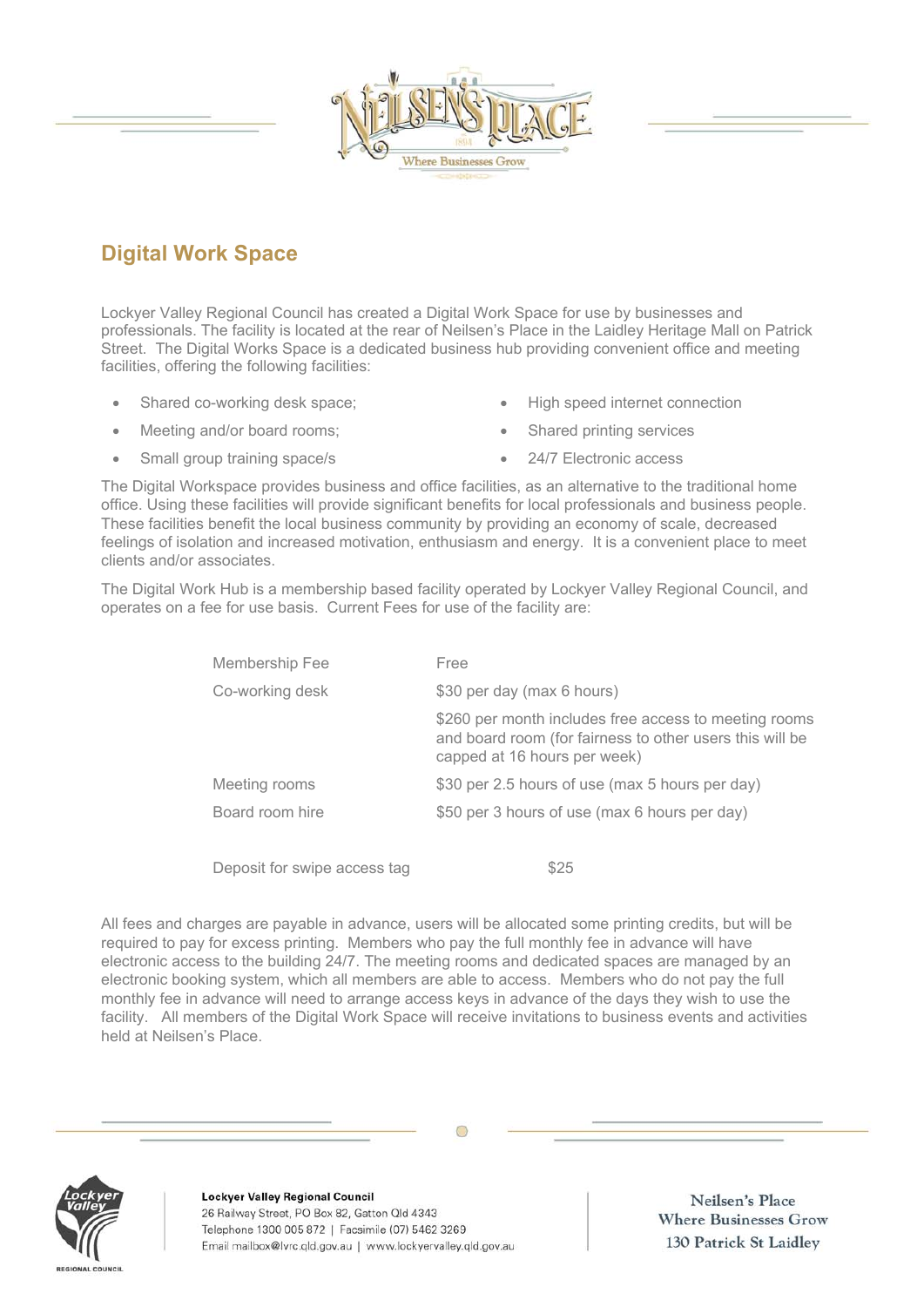

As this is a shared space we ask that you are considerate of other users and make every effort to keep the areas neat, clean and tidy at all times. Please respect that other people are also using these spaces to conduct their business activities.

Membership to Neilsen's Place, Digital Work Space is free, and all members will be required to attend a building induction, so they are aware of the facility and all safety requirements in relation to using the building. Members will also receive an introduction to using the electronic booking system. All fees for use of the building are required to be paid in advance.

If you would like to become a member of the Digital Work Hub at Neilsen's Place, please complete and sign the attached form and return to regionaldevelopment@lvrc.qld.gov.au.

If you require any further information on the Digital Work Space please contact the Regional Development team on 5466 3505 or email regionaldevelopment@lvrc.qld.gov.au

| Name:                        |                                                                                   |
|------------------------------|-----------------------------------------------------------------------------------|
| Address                      |                                                                                   |
| Email                        |                                                                                   |
| <b>Contact Phone</b>         | Mobile Phone                                                                      |
| <b>ABN</b>                   |                                                                                   |
|                              |                                                                                   |
| Anticipated frequency of use | $\text{Casual}$<br>Monthly [                                                      |
|                              | Do you have current Public Liability Insurance? No<br>(Please attach copy)<br>Yes |

I agree to receive electronic newsletters and business information from Lockyer Valley Regional Council

I agree to the following Terms and Conditions of use for the Laidley Digital Work Space and understand that my membership will be revoked if Council determines in its reasonable opinion that these terms and conditions have not been complied with.

- 1. Lockyer Valley Region Council has granted you use of the facilities and you must not assign this use to anyone else, or share you access key or allow access to any other user, and you must not share your log in with anyone else.
- 2. You may allow access to your meeting guests and/or clients for the purpose of a meeting.
- 3. I agree to pay to Lockyer Valley Regional Council all fees and charges for use of the Digital Work Space in advance.
- 4. Lockyer Valley Regional Council reserves the right to charge users for the cost of printing.



Lockyer Valley Regional Council 26 Railway Street, PO Box 82, Gatton Qld 4343 Telephone 1300 005 872 | Facsimile (07) 5462 3269 Email mailbox@lvrc.qld.gov.au | www.lockyervalley.qld.gov.au

Neilsen's Place **Where Businesses Grow** 130 Patrick St Laidley